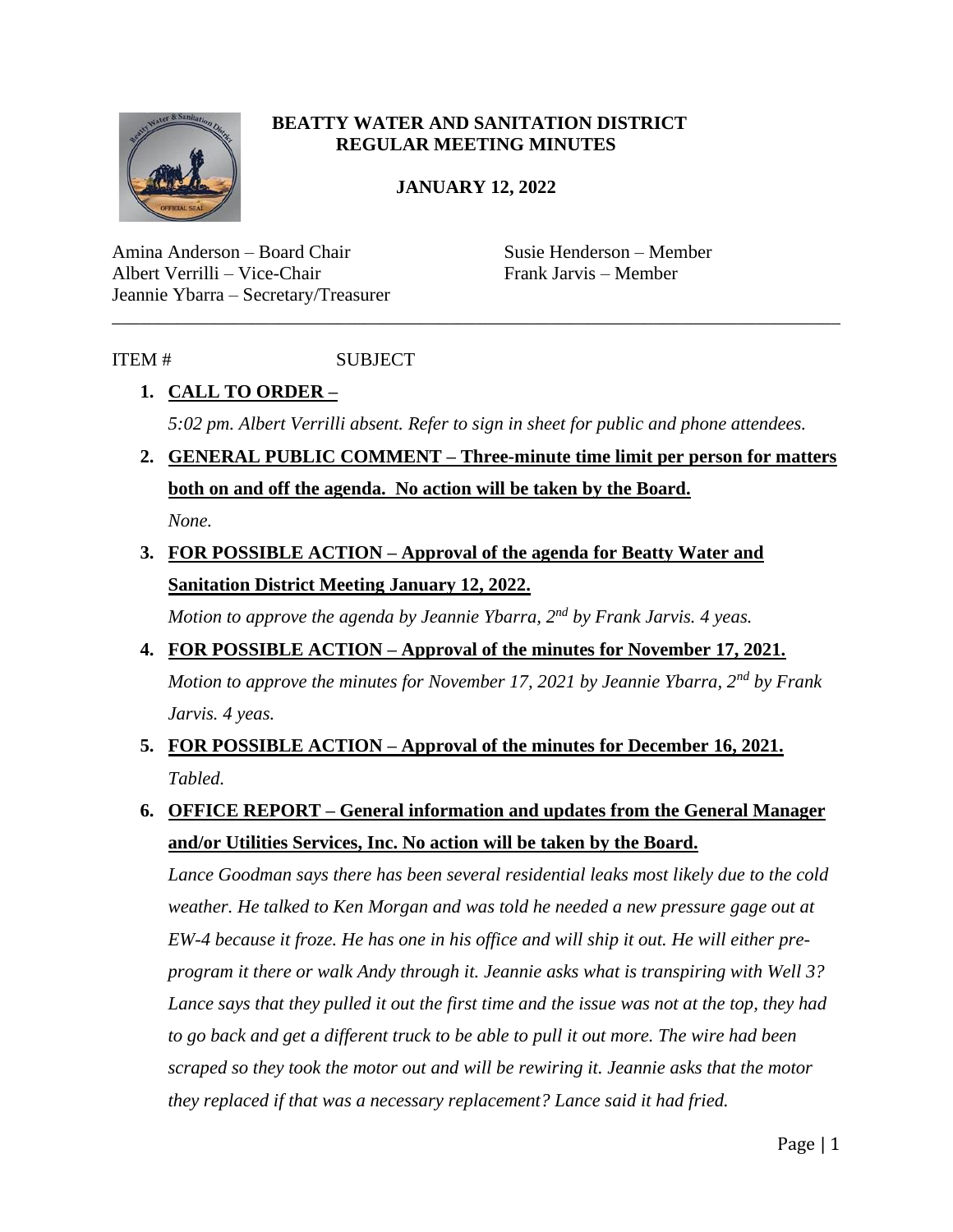## **7. FOR DISCUSSION – Discussion and PER update from Marty Ugalde with Day Engineering and all matters pertaining thereto.**

*Marty said he doesn't want to take up any meeting time, but would like to do a presentation. He would like to summarize and go over the document. He would like permission also to submit the document to NDEP to get the ball rolling on some of the projects. The reason he would like to ask for permission to submit is so he can go over all expenses, he feels as if he has exhausted all avenues and left no stone unturned. He would*  like to set up a date to go over everything. Marty said he would like to do it before the *next meeting around the 25 or 26. Amina said the 26 works for her. Jeannie agrees. Agreed date was set for January 26, 2022 at 10:00 pm. Marty says he will have a link sent on Friday, so they can start reviewing.* 

## **8. FOR POSSIBLE ACTION – Discussion, Deliberation and Decision on removal of salt cedar trees by Southern Nye County Conservation District from the old sewage treatment ponds free of charge and all matters pertaining thereto.**

*Brad introduces himself and begins with saying that the sewer treatment ponds is one of the last stands they have to clear out. They have funding where they could work it. They just want the Board's permission to go in and pull them out and down at the bottom if it*  is too wet, they'll go down with a hand crew to cut and poison them. They will leave them *all down at the bottom and come spring they will burn them. Brad and Christiana talk about being threatened to be sued, but has nothing really to do with what they are doing here. Frank Jarvis makes a motion to allow the Southern Nye County Conservation team to remove the salt cedar trees from the old sewage treatment ponds, 2nd by Jeannie Ybarra. 4 yeas.* 

# **9. FOR POSSIBLE ACTION – Discussion, Deliberation and Decision to determine if Beatty Water and Sanitation District will require or abandon Easement/Right of Way between parcels 018-307-03 (300 N Irving St) and 018-307-04 (427 W Reibel St) and all matters pertaining thereto.**

*Lance begins with saying he went out to the property with Eric Grundy and that the sewer line does not run across how it is showing. Lance says he thought about it a little more and doesn't believe we would need that. If the school ever decided that they wanted to rebuild there are better locations to put new lines in. What was explained to him was*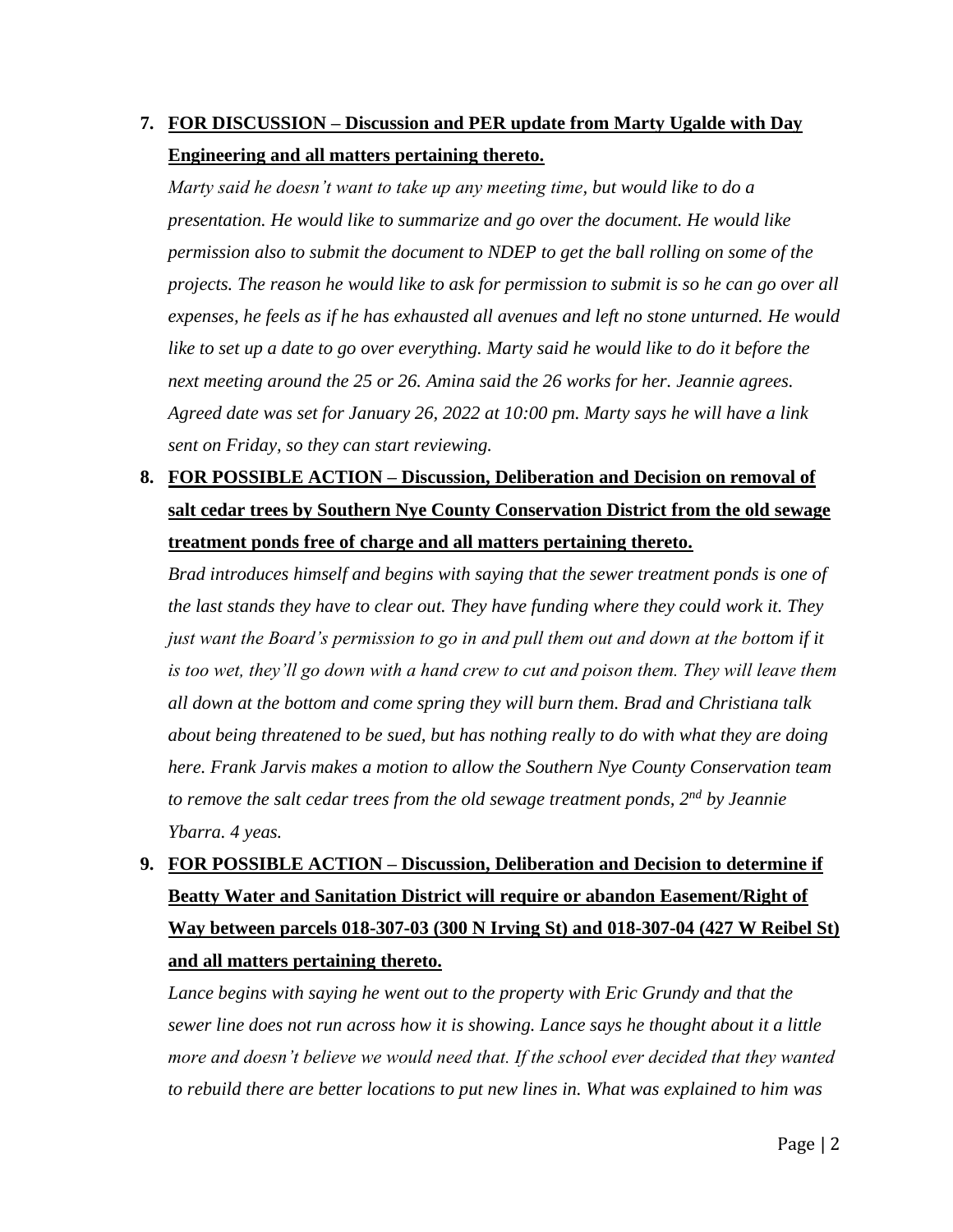*that easement/right of way would go half to them and half to the neighboring property. They would be responsible for everything on it, all we would be responsible for is what we have on the right of way along Irving. Jeannie says it would be us stating we no longer need it for our use. Frank says they still have to deal with the County, power company and whoever else. Jeannie clarifies and askes the sewer line that runs diagonally across is non-existent and runs straight across the property? Lance says correct. Amina said are we sure and have cameraed the line to make sure it does not run that way. Amina said she would feel better if we did that first. Lance said we could try to get a camera down it but there was a bunch of rocks. Lance explains the possible ways it could run. Jeannie reiterates what was said before on how the line runs. Frank says there's nothing we could run through there except to serve their property. If we do away with the easement, what do we lose? Amina asks what do we do if there is a line, just cap it? They said yes and the line will become their responsibility. Jeannie Ybarra motion to abandon our portion of the easement between parcels 018-307-03 (300 N Irving St) and 018-307-04 (427 W Reibel St) since there is no use for it, 2nd by Frank Jarvis. 4 yeas.* 

## **10. FOR POSSIBLE ACTION – Discussion, Deliberation and Re-Approval on adding new water rule number 20 detailing Utility tampering and obstruction for clarification purposes and all matters pertaining thereto.**

*Amina says this just needed an added the rule instead of update the rule. Jeannie Ybarra motions to adopt rule 20 affective today, 2nd by Frank Jarvis. 4 yeas.* 

### **11. FOR DISCUSSION – Discussion on protocol and payment for main line extensions, manholes, engineering fees, etc. for Will Serves and all matters pertaining thereto.**

*Jeannie begins with saying that she doesn't believe that the first person to put in a Will Serve that several other people might tie into in the future should have to bear the whole costs of having to pay the full line extension. Amina says it actually says that they get back their proportioned share. Franks says if they do it within five years. Discussion goes into about a current property that this could pertain to. Discussion also goes into how far out you have to be in order to be able to put in a septic or run on your own well. Teresa mentions it is 400 ft. Marty Ugalde comments in and says that one of the things that is required for septic a 1-acre lot if on a well, ½-acre if on city water. It also opens you up to more people wanting to be put on septic. Also, not knowing specifically what you are*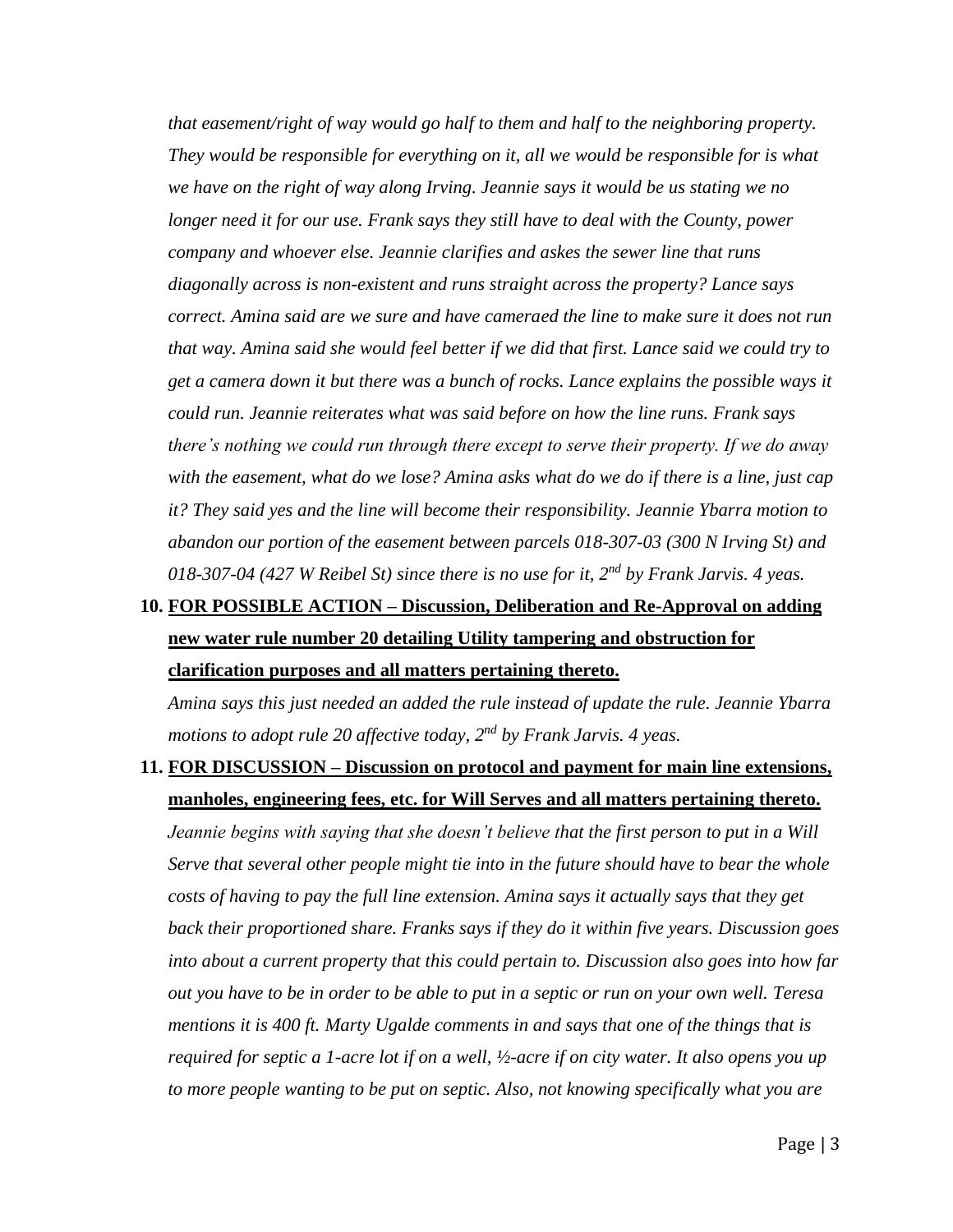*talking about, laterals don't require manholes. Frank asks Marty if he knows anything about the distances to be required to connect. Marty responds with saying there is an NAC rule but isn't sure if NDEP is enforcing but if you're withing 400 ft you have to connect same this with a well. You are not able to rehab or deepen your well, you have to connect. Amina said there is funding available to update or tie in old septic. Lance said if we can get funding to put in a line extension, we could get acres and acres of land put on it. Marty asks to comment in and said he just did an SRF project, 2 of them, and it was a subdivision of 70 units, the project included the abandonment of the septic tank and running a new sewer line and new main extension. It was agreed that it would be very beneficial and promote growth. Discussion takes place about the new Will Serve property for Gus & Teresa Sullivan and was said they are further than 400 ft. from a main line and did not have to connect at this time and a septic tank is allowed. Teresa Gomez asks for clarification purposes not pertaining to one specific customer, who pays for engineering fees and manholes etc.? Several board members said the customer does. Amina says it states it in the rules (18)(9) the customer is responsible for all expenditures. Marty also says when he reviewed the turner ranch project, they paid for all of that. Teresa asks when a new customer comes in, how do we keep track of who's getting reimbursed? Jeannie said it would have to be kept in some sort of file. Teresa Sullivan comments and says as a citizen that is absurd. 5,10,15 years to recoup your money can take a while. She liked what was said earlier, the District bear the cost of the extension and customers pay their portion as they connect. Jeannie says she's not sure what the rule says but could be something we look at and review again.* 

## **12. BOARD MEMBER REPORTS/COMMENTS – General information and updates from board members. Announcements or topics / issues proposed for future workshops and agendas. No action will be taken by the Board.**

*Jeannie says she has a question about the property on Montgomery and was wondering the status for Kelly Carroll. She does not understand how they are good for 4 connections if it two separate parcels. Lance said that he is using the trailer as storage now and will be relocating the line. He bought the parcels as one whole. Jeannie says right now on the portico it's showing two separate parcels. I'm asking cause DeLee asked about doing something similar and we told him he couldn't. Lance said if he gets the lines redrawn*